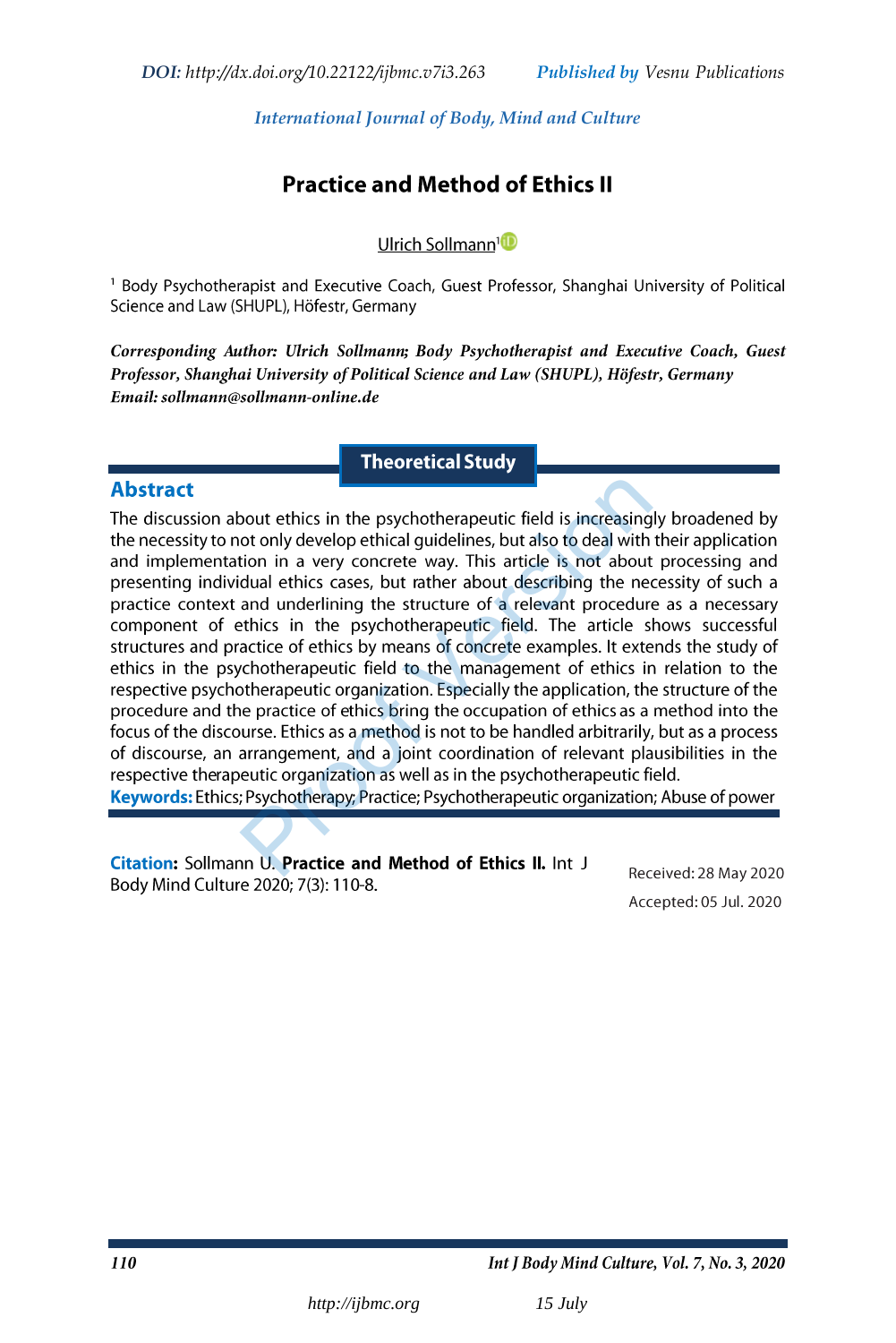### **Introduction**

In recent years, heated debates on professional ethics have triggered in therapeutic organizations (not only there, of course). So far, ethics guidelines have been developed, ethics committee have been established, and ethics cases have been dealt with. However, this should not hide two essential aspects. On the one hand, there are sometimes relentless debates and even disagreements that characterize the current discourse in one organization or another. On the other hand, there is a clear discrepancy between the individual psychotherapeutic institutes/organizations with regard to the understanding of ethics, the application of ethics, and a clear, unambiguous, and transparent communication in this regard.

While in one of the last issues of the Intern Journal of Body, Mind, and Culture I have referred to the relationship between ethics, profession, professional roles, and "helping work", this issue focuses mainly on aspects that characterize the implementation and application of ethics. Ethics and "ethics as a method" must always be considered in connection with each other from a scientific theoretical and philosophical point of view. This also underlines the necessity to deal with the organization in which professional ethics are concerned. (Body) psychotherapeutic organizations require such a consideration. After all, the respective organization is the space in which such discourses take place.

It is about a fundamental, specific value orientation as well as recommendations for action/guidelines derived from it and practice of application and implementation. Of course, it is also about determining the criteria against which the effective and convincing handling of these recommendations and guidelines can be tested. If possible incidents, irritations, discrepancies occur, a structure of the procedure is required that helps to illuminate, evaluate and regulate such incidents. Such a procedure can only work effectively, carefully and in the sense of the values if a visible structure of the procedure, the specific responsibility or role responsibility is defined and is visible to all those involved from the outset. This is an indispensable prerequisite for success. oint of view. This also underlines the necessity t<br>which professional ethics are concerned. (Body) ps<br>quire such a consideration. After all, the respective<br>ch such discourses take place.<br>**and ethos: what is at stake?**<br>fund

In the field of (body) psychotherapy, "ethics" can be understood as the determination, development, and definition of various relevant values that underline one's own professional activity. These are usually laid down in the ethics guidelines. "Morality" provides the concrete, relevant framework for action in the respective personal practice and as a member within one's own professional organization, which determines and regulates the desired, appropriate, and necessary behavior (a typical example from the field of religion are the "Ten Commandments"). While "ethics" is more about a scientifically (philosophical /'humanistic) founded, general determination, "morality" regulates the perspective of action and the ability to act when implementing the values. By organization, I mean associations, institutes, organizations, in which (body-) psychotherapeutic colleagues join in terms of structure and content.

"Ethos", on the other hand, refers to the personal, moral, and moral attitude of a person, or rather it describes the norms and standards/orientation to which the individual aligns his behavior. This can, but does not have to be in accordance with the respective "ethics" in the respective therapeutic organization.

### **Ethical quidelines and their application (praxeology)**

Ethical guidelines, moral conduct recommendations and the personal, ethical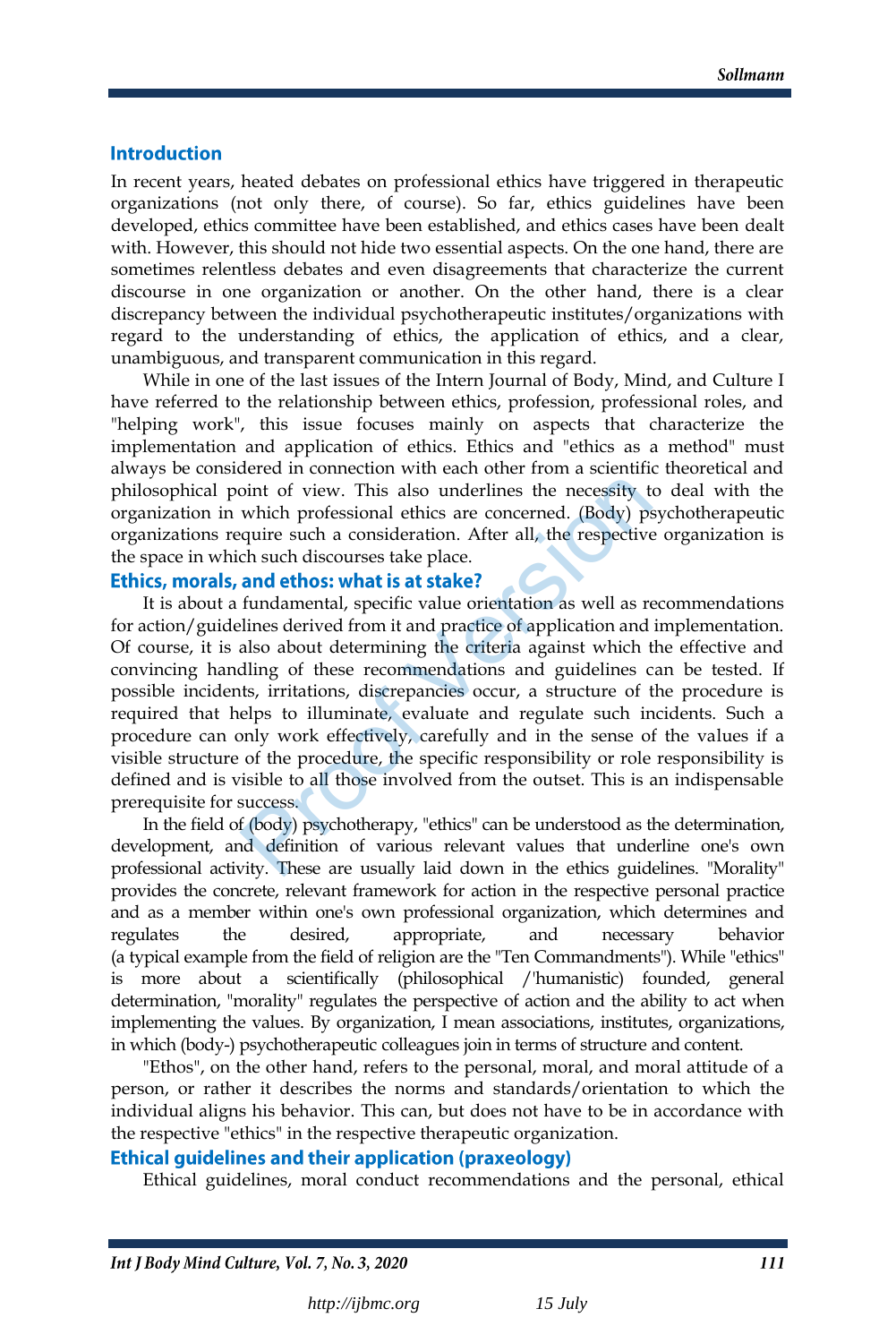conviction of the individual are closely related to each other. The dynamics of the resulting field of tension requires a permanent discourse, a permanent further development, change, adjustment, as well as expansion of orientation, behavior, and handling of "violations" as well as sanctioning of the same. This includes, meaningfully and necessarily, the review of sanctions.

It is the task of ethics committees (EC) to act as an independent body within the institution/organization as well as a "guardian" of the professional practice of (body) psychotherapists. In this respect, the EC has a dual function. On the one hand, it watches over the "state of the art" of the respective (body-) psychotherapeutic school, and thus over the inner coherence of its orientation, behavior and alignment. On the other hand, it has an administrative, juridical function. Precisely in order to do justice to this, the independence of the organ as well as transparency regarding the structure of the procedure is required. This is comparable to the procedural code in the legal and judicial system or the rules of procedure in an association. This can be understood as a fixed structure of rules and regulations, which on the one hand serves the careful analysis and decision-making, and on the other hand gives others the orientation and certainty that generally accepted rules are followed. The latter gives those who report a question or even an incident to be dealt with the certainty of being able to rely on a professional, independent procedure.

Meanwhile, no (body) psychotherapeutic school or organization can afford to do without fixed ethical guidelines. Nevertheless, what is the situation, one might ask, regarding the practice of implementation (praxeology) when something needs to be clarified, when ethical questions arise, or even when ethical violations are reported? Is there an ethical climate in the professional associations that creates and maintains a lively debate within the association, so that the ethical guidelines are not just like a code in the association's drawer, but reflect part of the lived practice and professionalism in the association? Furthermore, it remains to be asked whether dealing with the ethics guidelines is merely part of an announcement policy or whether possible persons seeking advice or affected persons receive information about what specifically, when and how, in which sequence, is being done to clarify the reported incident and to decide on possible consequences (sanctions?). and certainty that generally accepted rules are folloure<br>prort a question or even an incident to be dealt with<br>y on a professional, independent procedure.<br>no (body) psychotherapeutic school or organization<br>hical guidelines

By analyzing the ethics guidelines and statutes of various (body) psychotherapeutic institutes/associations, the following relevant distinctions can be filtered out:

- There are ethics guidelines that primarily list the underlying value orientation. In these institutes there are ethics commissions, whereby no further, specific information is given on the role and function within the institute. Nor are any structures of procedure or rules of procedure established. *(primarily announcement policy)*
- There are institutes that define ethical guidelines, but refer to a superordinate umbrella organization in terms of their application/implementation (these are, for example, EABP, DVG, etc.) These are usually small institutes with relatively few members. One therefore refers to a superordinate umbrella organization, especially since one is interwoven within one's own institute through very different relationships and roles. This would impede the necessary independence of the ethics officer and the ethics committee *(Mixed roles, lack of independence).*
- There are institutes with ethics guidelines and conditions of execution and implementation, some of which contain contradictory statements. This can lead to irritations, conflicts of interest, and role conflicts when the respective statutes and ethics guidelines are carefully reviewed *(Role and conflict of interest).*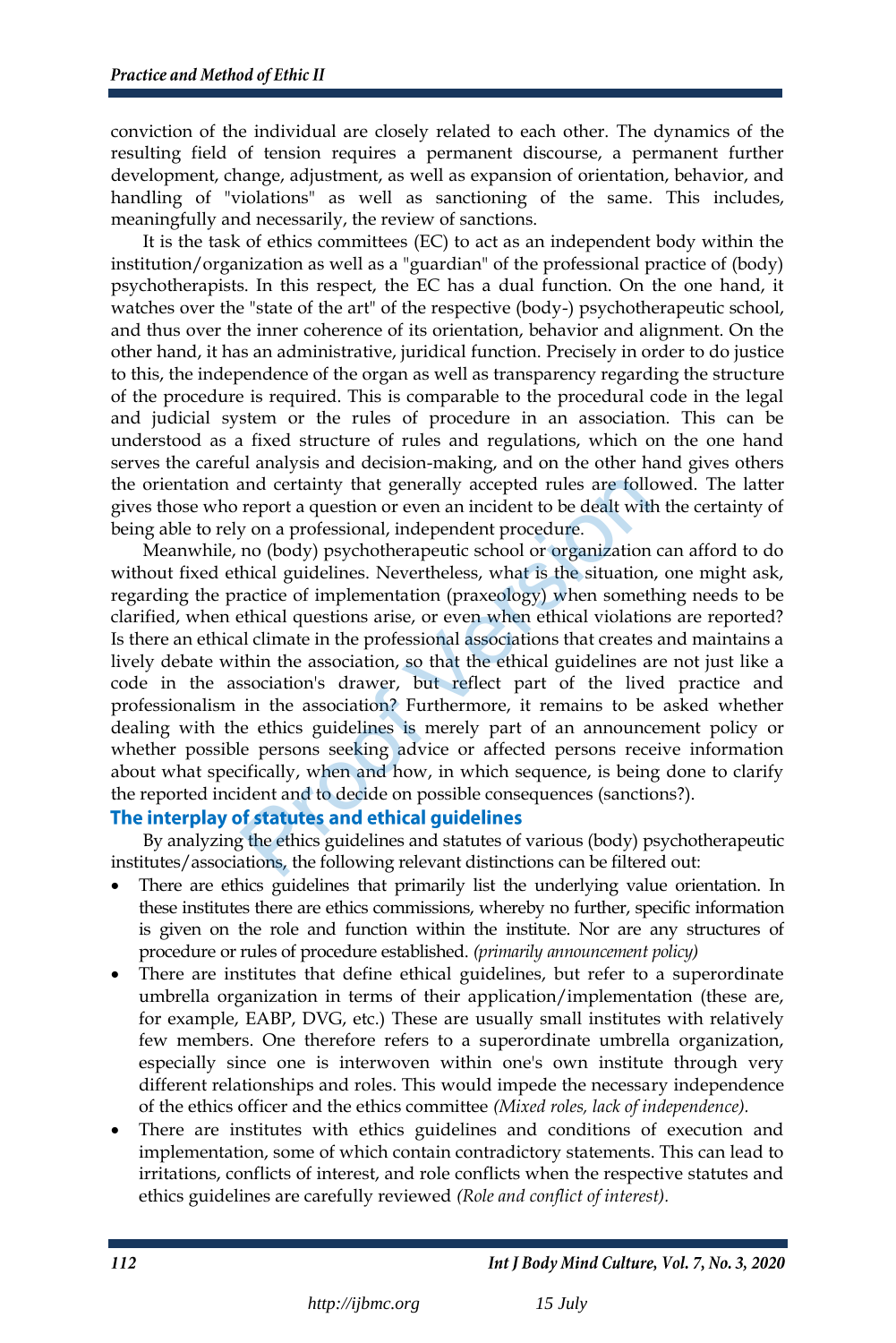- There are training institutes with ethics guidelines, with differentiated descriptions of the conditions of execution and implementation, but limited to the consideration of the individual behavior of individual psychotherapeutic colleagues. A possible ethical violation by a committee of the association or members of a committee towards the association is not mentioned and/or regulated *(Structural intransparency*).
- There are institutes with ethics guidelines and conditions for application and implementation, but no specific body that, after the adoption of possible sanctions, looks at their implementation in such a way that the sanctions are actually implemented. If this is nevertheless addressed at some institutes, subtle conflicts of roles and interests emerge that are not clearly identifiable at first glance *(Treatment in good faith).*
- Finally, there are institutes with ethics guidelines, conditions of execution and implementation, as well as a clear differentiation of different committees, each of which has a specific mandate. Thus, these institutes have an ombudsman and/or ethics committee, an ethics advisory board, an arbitration committee and a body that ensures the correct administrative implementation of sanctions *(Ethically based and practically realized organizational practice*).

I select two (psychoanalytical, depth-psychological) associations in order to emphasize the importance of different committees making it possible that in practice the implementation of ethics can be taken into account sufficiently and effectively, i.e. ethically meaningful. DPV and DPTV have many individual members and institutes as members. They have been in existence for many decades and continuously deal with ethical incidents. The size and history of the associations allow for an organizational structure that above all takes into account independence, discourse, and transparency. These aspects are of crucial importance in the application, enforcement, and review of ethics. the correct administrative implementation of sarcically realized organizational practice).<br> **CESSful structure and practice of ethics**<br>
(psychoanalytical, depth-psychological) association<br>
mportance of different committees

The German Psychoanalytic Association (DPV) has developed a differentiated concept of (psychoanalytic) professional ethics. This approach is comparable to that of other psychotherapeutic organizations.

In addition to the statutes, the DPV defines the ethical principles in a differentiated way. A similar procedure can be found e.g. with the DPTV (German Psychotherapists Association). A much larger part of the provisions deals with the committees and procedures that are established to regulate ethical complaints and incidents. For example, the DPV:

- A permanent forum on questions of ethics
- An Ethics Committee
- An Ethics Board
- A committee of inquiry

It is not only important for psychoanalysts to recognize and work on ethical cases, but also the DPV is also interested in remaining in constant exchange about ethics and its application and implementation within the institutes and the association. The collegial discussions on this must be maintained and developed further. Relevant events are organized through the permanent forum. It is exempt from further administrative tasks; in this respect it is an independent body. The permanent forum strives to keep the discussion about ethics alive in the organization and in the circle of colleagues. In this respect, it has a (ethics) culture-shaping function.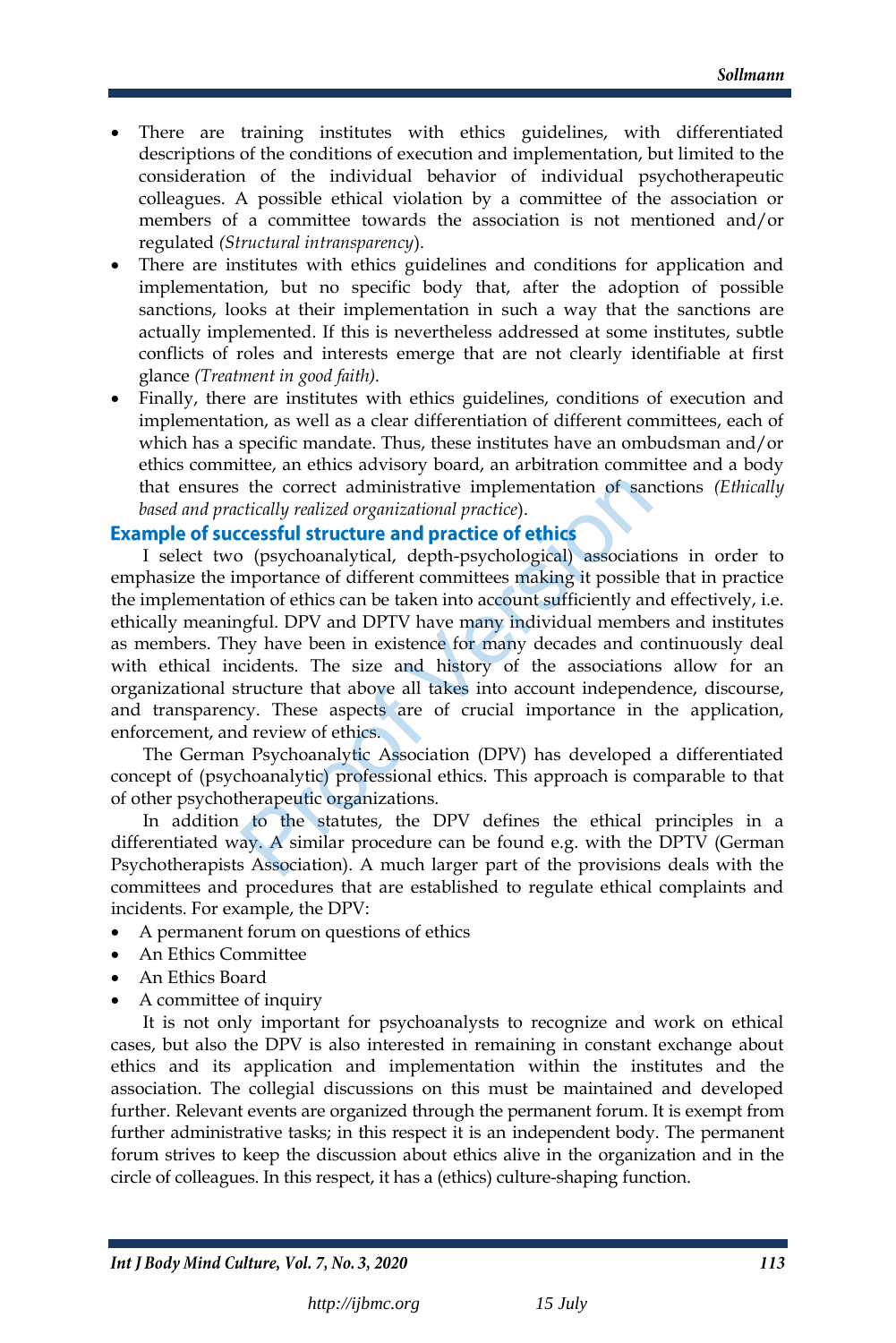The ethics committee itself deals not only with complaints from training participants, clients and colleagues, but also with those from and about institutes. The ethics committee itself handles the respective cases, documents everything and, if necessary, determines possible sanctions. It informs the Ethics Council of this process. The Ethics Council is responsible for the implementation of these sanctions and not the board of the association or institute. It should be emphasized that the Ethics Committee adopts concrete rules of procedure that are transparent for everyone, both for those in the institute/association and online via the website.

The Ethics Council implements the results of the Ethics Committee, as mentioned above, but can also independently go beyond the sanctions decided upon. The Ethics Council has also adopted rules of procedure that are transparent and form the basis of its own activities.

The investigative committee is only active through an administrative and judicial capacity. It is mandated by the Ethics Council. It cannot make any new decisions of its own. However, after examining the entire process, it can return it to the Ethics Council so that the latter can implement the recommendations of the Investigation Committee. It monitors the implementation of the sanctions and compliance with them.

A psychotherapeutic professional association such as the DPV has a large number of members and looks back on decades of tradition. In this respect, a division into different areas/bodies is not only sensible but also feasible. One thing that must be emphasized at this point is particularly important: the DPV makes a clear distinction between the determination of ethical guidelines, the treatment of specific cases by another body and finally the review by another body. All of these bodies have clear rules of procedure, so the analysis of incidents, the evaluation of incidents, the determination of possible sanctions and the review of their implementation are in separate hands. This is exactly what makes the principles: independence and transparency are fully respected. Mixing roles and conflicts of interest are thus effectively prevented. mplementation of the sanctions and compliance with the rapeutic professional association such as the D<br>bers and looks back on decades of tradition. In this reas/bodies is not only sensible but also feasible. One<br>at this po

Professional associations or training institutes in the field of Body Psychotherapy (BPT) are very small. Sometimes there are only 30-80 members. In this respect, an organizational structure such as that of the DPV is not possible. Most of the organizations have an ethics committee. However, there are significant differences with regard to a strict separation between determination of the ethics guidelines, treatment of possible cases by a special, independent committee that is not bound by any instructions and a reviewing committee. Even if a small organization has only one ethics committee, it should at least have an arbitration committee as far as the implementation of the trial results is concerned. In any case, ethics work must be strictly separated from the organization's traditional business operations. This requires careful coordination and differentiation between the statutes and ethics guidelines and the respective roles and functions. Due to the small number of members and the fact that most of the members are and have been related to each other in different roles, a small association cannot develop a differentiated structure as in the DVP and DPTV. On the one hand, it the necessity of such a distinction of responsibilities in the ethics guidelines is emphasized. On the other hand, application/implementation should be entrusted to another, independent person/organization concerned with ethics. This could be the involvement of a judge/legal counsel or this could be an organization dealing specifically with ethics issues (ethics association, etc.). The reference to this already in the ethics guidelines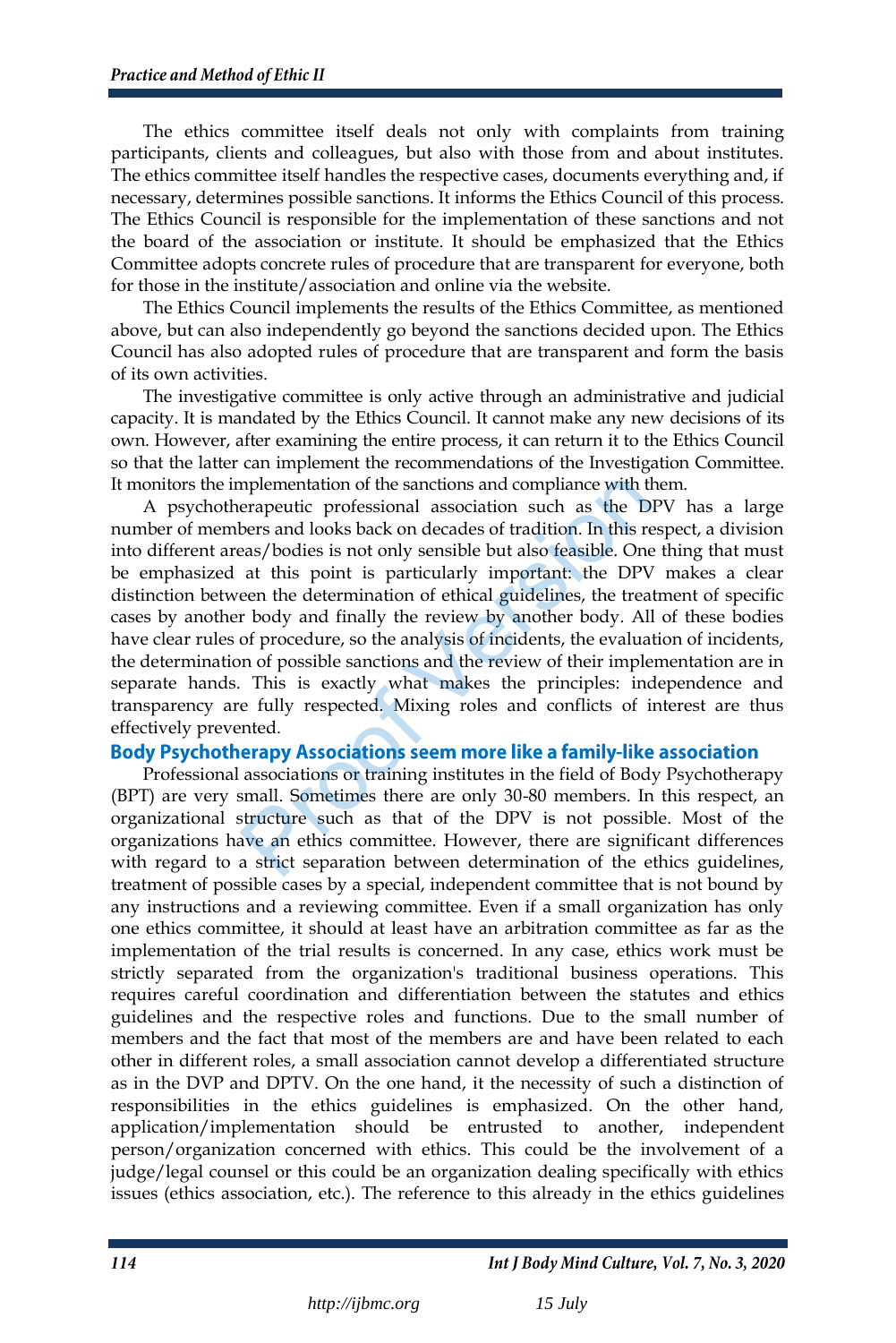seems to be necessary, so that possible affected persons know from the outset what is in store for them, what they can expect, and how the implementation of the ethics guidelines will be designed, especially in this small institute (principle of transparency and independence).

The German Society for Body Psychotherapy (DGK) has therefore decided to develop ethical guidelines. It has handed over the treatment of possible ethics cases as well as the development of possible sanctions to the superordinate organization (European Association of Body-Psychotherapy - EABP). Small institutes that are members of the DGK can use this as a model if they themselves are not in a position to guarantee the separation of the committees and their independence as described above. They can then pass on responsibility to the umbrella organization DGK and/or EABP. The ethics guidelines of smaller institutes, which are organized in the DGK, are usually less differentiated and comprehensive, or they do not describe the concrete procedure and the presence of an arbitration commission.

# **Ethics and abuse of power**

Ethical guidelines, which are referred to here, regulate the individual behavior of psychotherapeutic colleagues, be it towards the client/patient, his/her family, towards colleagues, the scientific field, and professional appearance in public. However, abuse of power or abuse by the organization, as an organization towards its members may, also constitute an ethical violation. Misuse of power, organizational abuse, or abuse of committees within an organization are neither usually mentioned nor specifically considered in the ethical guidelines. On closer examination of individual cases known to the author, the following organizational behavior patterns, among others, become apparent. This structurally, functionally and therefore also practically led to organizational irritation, conflict of interest and possibly to organizational abuse of power. Two typical behavioral patterns, which are fixed in the structure of the respective small organization, are as follows: tic colleagues, be it towards the client/patient,<br>ques, the scientific field, and professional appear<br>of power or abuse by the organization, as an organ<br>may, also constitute an ethical violation. Mis<br>buse, or abuse of comm

- Since abuse of power is not defined in detail in the ethical guidelines, there is no treatment of possible abuse of power. If abuse of power occurs, the respective organizations are helpless, blind, or (manipulatively) defensive. This can occur more in small organizations, especially since the members are related to each other in very different role relationships. Independence is then not given.
- If possible abuse of power is discussed or brought to the attention of the ethics committee, the organization is afraid to pursue such complaints (out of fear, rivalry, economic interests, etc.). Each one refers the matter to the courts or to higher professional associations or individualizes the possible abuse of power in order to invalidate, defuse, or even deny the complaint. Often the problem is postponed or delegated to an international organization of the respective therapeutic school. However, this organization then declares itself not to be responsible, so that a possible abuse of power cannot be treated adequately, professionally in the sense of the ethical guidelines.

Nevertheless, why, one might ask, is it so important and relevant to deal with ethics in an organization as an organization? (The film by Stephan Potting illustrates and comments on the topic of "abuse of power" in and by the organization using the example of psychoanalytic training in a forceful, impressive, and sobering way).

### Some of the specific questions that arise from this are:

 Under what conditions is a (body-) psychotherapeutic organization able to align its decision-making processes with its own values and standards of responsibility, while at the same time taking into account an embedding in the psychotherapeutic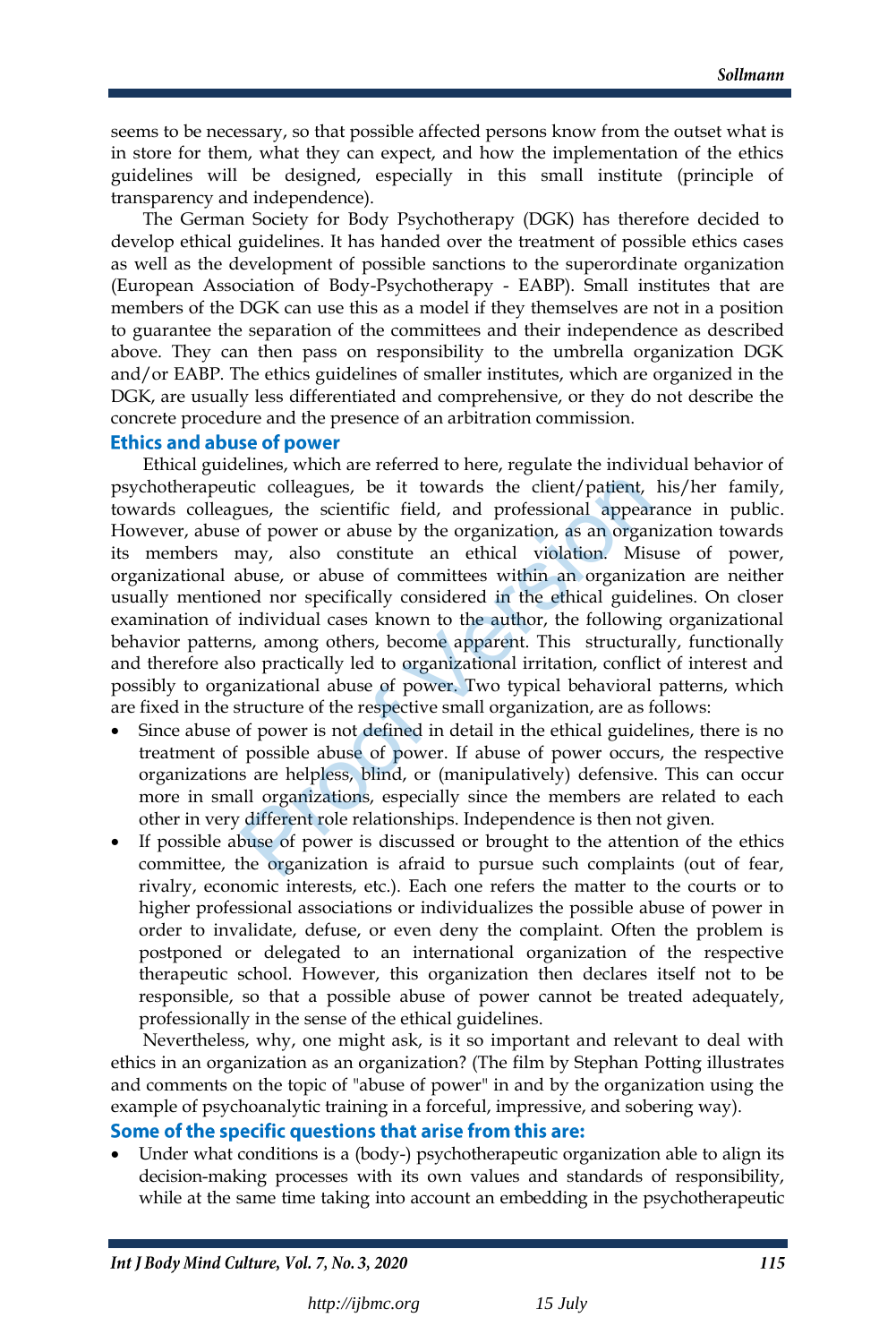field, in a lived collegial and professional discourse?

- Can the organization have general values, thus the "common good" of clients and patients in mind, if at the same time money is earned through training and therapy?
- To what extent is a (body-)psychotherapeutic organization capable of learning from its own experiences, and if so, what does it need to foster such a process? How can the learning success be measured in concrete terms?
- Why does one organization succeed better than the other?
- How should organizational structures and practices be designed so that the ethical foundation can actually be implemented?
- How can one recognize that such transparency, independence, dialogue, separation of roles, trust, etc. are actually lived?

### Management of ethics in and in relation to the organization

There are different management models to professionally manage the interplay of ethical principles and the development of a common lived understanding of the meaning of one's own organization to an essential basis of effective, responsible, and ethical work. To ensure this, the macro level is required. This means the political processes that allow one's own profession to influence socio-political discourse (legislation, professional associations, chamber of psychotherapists, etc.). At the micro level, it is about concrete action, about how (body-) psychotherapy is practiced, so that the action takes place in the sense of one's own ethical values that are relevant to the profession.

Finally, there is the mezzo level. This shows, among other things, the interaction of the individual units within an organization. This interplay is shaped horizontally and vertically. Horizontally it goes through self-regulation, mutual coordination, and appropriate decision-making. Vertically it goes through hierarchy, representation of interests as well as power and corresponding influence.

The implementation of ethics within a body psychotherapeutic organization is thus an interplay of self-regulation (e.g. work of the ethics committee) and hierarchical influence (e.g. by the health insurance company, board of directors). Self-regulation and hierarchical action lead to decisions. The work of an ethics commission aims at deciding how to make the best possible decision in each individual case based on the ethics guidelines and consideration of the specific case. The further reference to and consideration of this decision within the organization forms an organizational decision-making process. This reflects the ensemble of opinion formation and representation of interests and the related decision within the organization. However, a decision can only be communicated meaningfully and effectively "if the rejected possibilities are also communicated, because otherwise it would not be understandable that it is a decision at all...This routine co-presentation of the rejected combined.... reduction of uncertainty with doubts about whether it was right" . If decisions are communicated in this way in the body psychotherapeutic organization, this has an influence on the concrete, acting persons who are involved in the treatment of a concrete, ethical incident, for example. On the other hand, this also enables the maintenance and stimulation of a discourse culture in the organization. After all, the organs and members of the association regularly and continuously deal with the pros and cons, the different perspectives, and the possibilities of competent and professional evaluation. If this is successful, structures, rules, and ethics can develop transparently. Such an approach also offers the allow one's own profession to influence socio-porfessional associations, chamber of psychotherapis<br>about concrete action, about how (body-) psychotherapis<br>about concrete action, about how (body-) psychother<br>a takes place i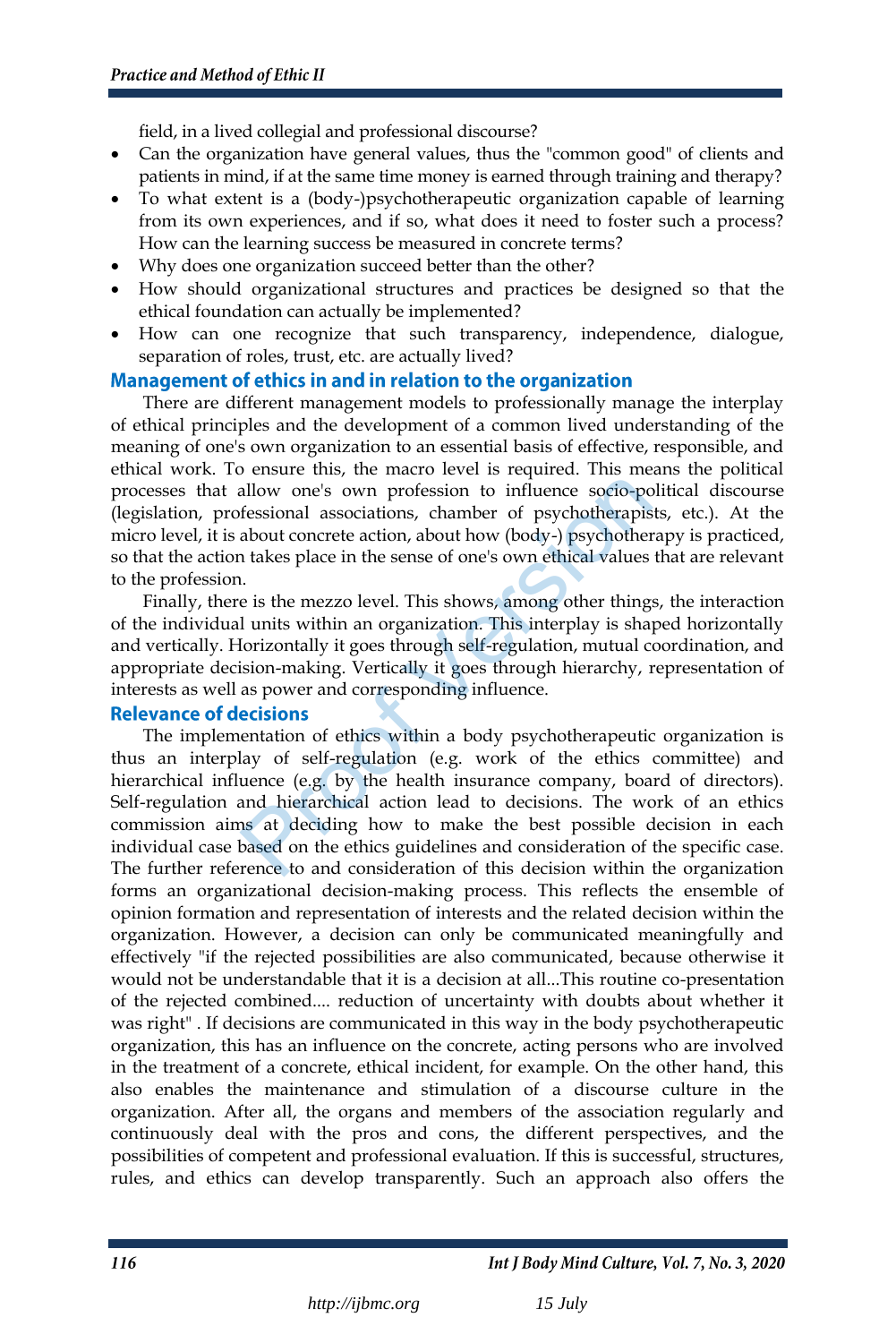possibility to change, modify, specify, etc. the said structures, rules and the corresponding handling. This characterizes the process of dealing with ethics cases and the stimulation of an "ethics culture" in the organization.

Profit and non-profit organizations base their professional activities on specific, defined values, a vision and a mission derived from it. KPT organizations do the same. The reference to the underlying values represents a (hopefully) permanent process of internal discussion within the organization. A closer look at such processes shows that a meaningful, value-oriented, and effective discussion is ultimately only possible through reference to the organization as a power system. The preoccupation with power and possible abuse of power therefore implicitly has a primary meaning. After all, the interplay between value orientation, power interests and power relations as well as organizational implementation is often influenced and shaped by the behavior of those who embody the respective power.

### Ethics as a method - back to the roots in philosophy

Ethics guidelines are usually understood as a fixed set of rules. One tries to follow this set of rules like a binding guideline. A precise inventory of the situation is made in the course of dealing with possible incidents. The acting and related persons are questioned in detail. This is followed by an assessment and evaluation of the situation. If necessary, there may then be consequences, possibly sanctions. However, the values on which the ethical guidelines are based, such as trust, etc., are (usually?) not further and/or specifically examined, questioned, and concretized situationspecifically or in relation to the context. However, the values on which they are based and the resulting ethical guidelines should be subjected to a constant (self) critical discourse within the organization.

After all, the ethical and "moral universe" is too complex for all problems to be solved by a master principle alone. "Rather, a flexible, ethical method is needed that solves our moral problems by recourse to practical wisdom". This is in contrast to the categorical imperative of Immanuel Kant. According to Gordon, ethics must also be understood as thinking about questions of the "good life" (ethics). Consequently, ethics can never be seen without the aspect of "ethics as a method". This makes it possible "then to select the right aspect for the respective situation as determining under the essential aspects of morality. Even if there is the danger, which could be introduced by critics, that the selection itself could be arbitrary, the advantage of the ethical method is obvious as far as it takes into account the diversity of perspectives as well as the particularities of the respective context. Ethics must include such a perspective and approach in a transparent manner and provide solid justification for it. rse of dealing with possible incidents. The acting and<br>in detail. This is followed by an assessment and e<br>ssary, there may then be consequences, possibly sand<br>ich the ethical guidelines are based, such as trust, et<br>//or sp

Gordon refers, among others, to Aristotle, who concludes in the field of ethics that there can be no strict proofs, that instead we are "thrown back on having to be satisfied with plausibility arguments - i.e. within the framework of a rational discourse (without, however, being at the mercy of arbitrariness. So there is, as Aristotle can be interpreted at this point, only the possibility - because of the indeterminacy of the matter - to choose a variable measure of judgement." Gordon emphasizes that ethics, as a method certainly does not entail arbitrary action, since the ethical method as practice-oriented ethics is practiced by the following goals as appropriate to ethics, morality, and specific situation. These goals include practical relevance, interdisciplinarity, orientation function, educational function and structuring function and auditability. The latter is the developmental aspect of ethics. The ethical method thus causes ethical progress. The ethical guidelines and the practice-oriented ethics are thus two areas that cannot be separated from each other.